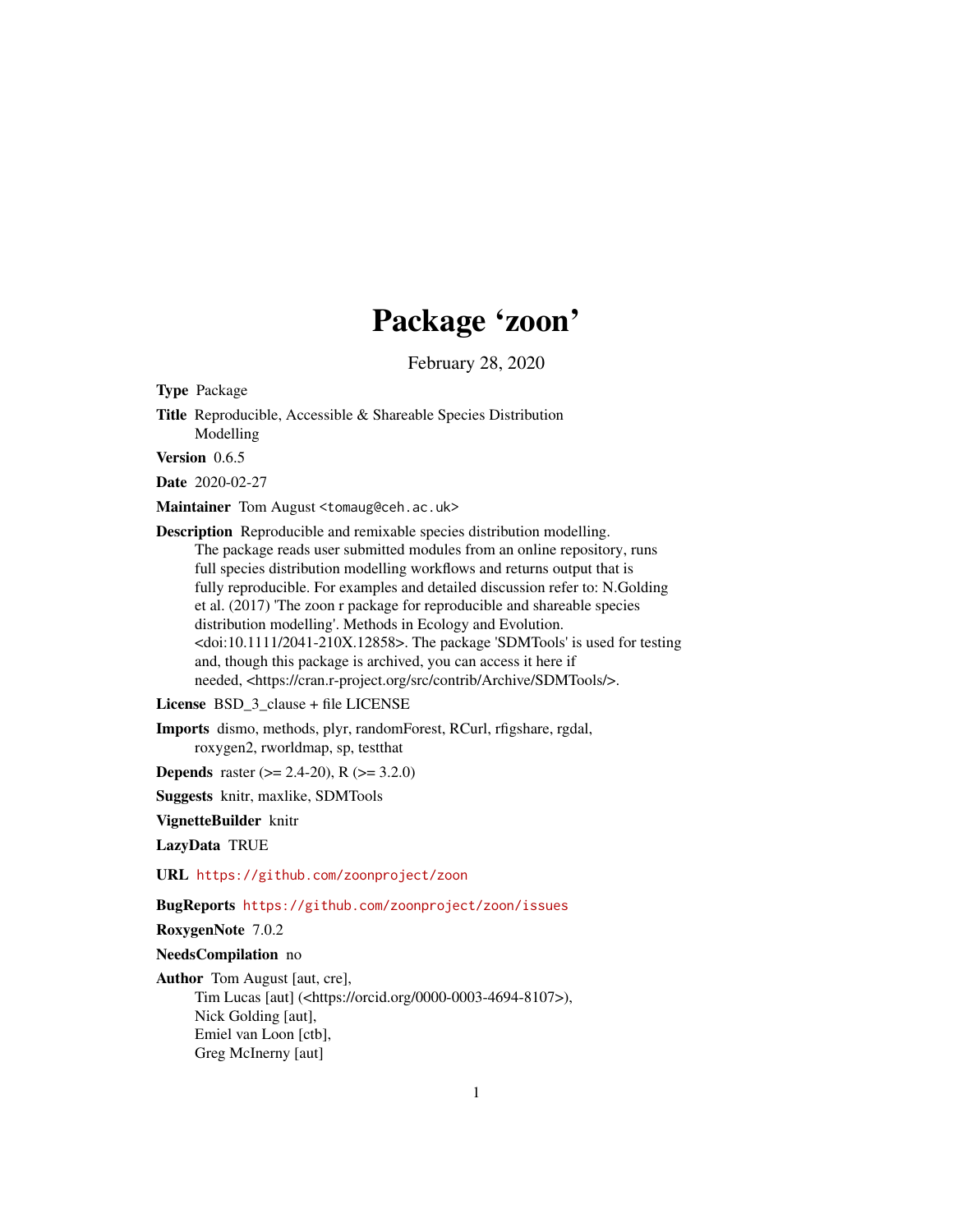Repository CRAN

Date/Publication 2020-02-28 16:30:02 UTC

# R topics documented:

**Index**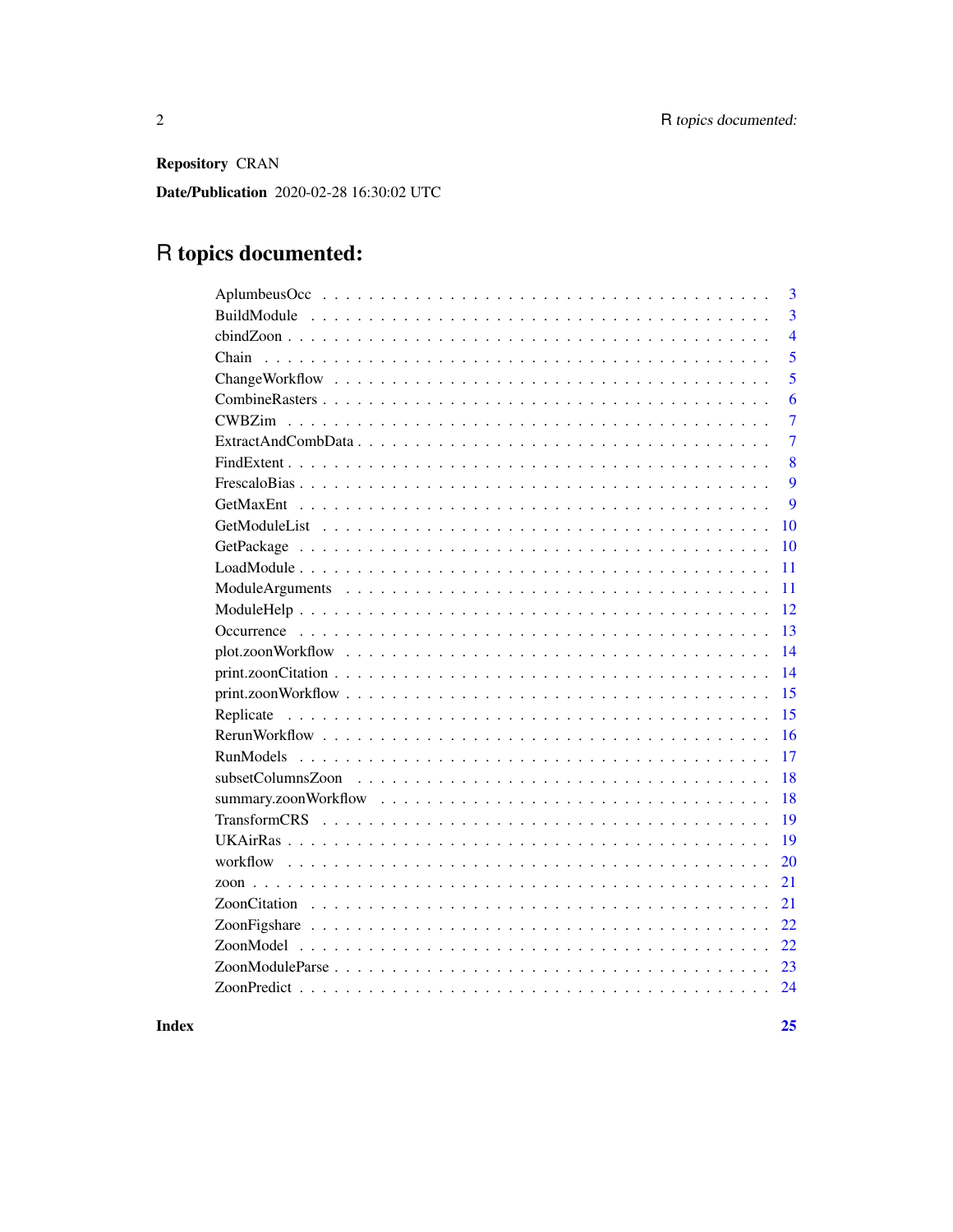<span id="page-2-0"></span>

This is an example occurrence only data for the species Anopheles plumbeus. The data are taken from GBIF and restricted to the UK. These data are used in the module UKAnophelesPlumbeus which makes for a quick running occurrence module for testing and playing with zoon.

#### Format

data.frame with five columns, longitude, latitude, value (1 for presence), type (presence) and a column of 1s indicating this is training data not external validation data.

#### Author(s)

Tim Lucas September 2014

#### Source

GBIF

BuildModule *BuildModule*

#### Description

Turn a function in the namespace into a module. Will later add functions to upload module to figshare etc. And add testing that the module name is unique.

#### Usage

```
BuildModule(
  object,
  type,
  dir = ".".title = ",
  description = ",
  details = "",author = ",
  email = ".
  version = 0.1,
 paras = NULL,
  dataType = NULL,
  check = TRUE)
```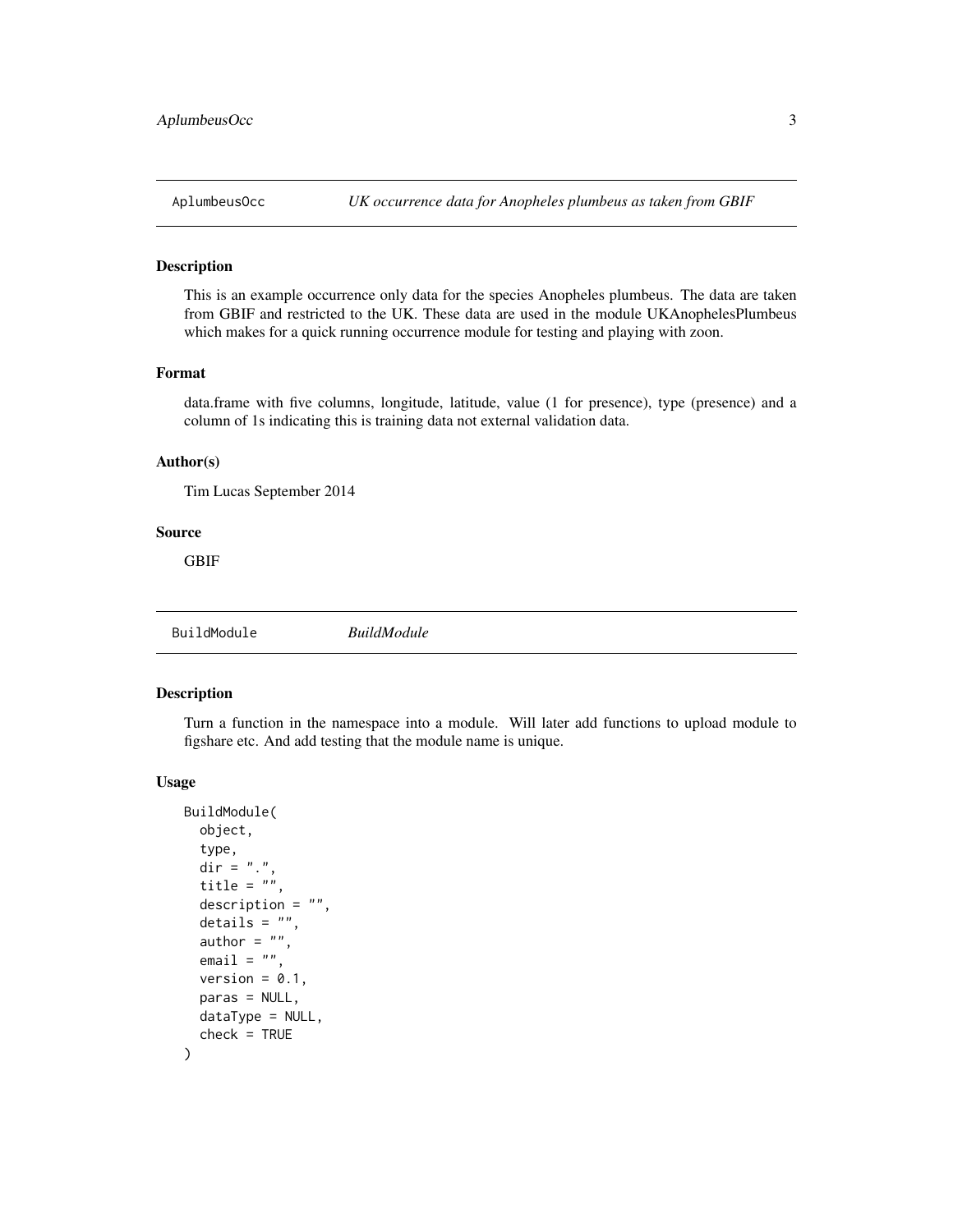### <span id="page-3-0"></span>Arguments

| object      | A function that will be made into a module file. It is good practice to ensure<br>your function does not have the same name as a base function, another module,<br>or other common functions.                                                                                                                                                                                                                                                                                                                                                |
|-------------|----------------------------------------------------------------------------------------------------------------------------------------------------------------------------------------------------------------------------------------------------------------------------------------------------------------------------------------------------------------------------------------------------------------------------------------------------------------------------------------------------------------------------------------------|
| type        | A string that defines the type of module. Possible module types are occurrence,<br>covariate, process, model, and output.                                                                                                                                                                                                                                                                                                                                                                                                                    |
| dir         | The directory to put the module into (defaults to the working directory).                                                                                                                                                                                                                                                                                                                                                                                                                                                                    |
| title       | A short description of the module.                                                                                                                                                                                                                                                                                                                                                                                                                                                                                                           |
| description | (required) A single string giving a full description of the module.                                                                                                                                                                                                                                                                                                                                                                                                                                                                          |
| details     | (optional) A single string giving details of the module.                                                                                                                                                                                                                                                                                                                                                                                                                                                                                     |
| author      | (required) String giving the author(s) name(s)                                                                                                                                                                                                                                                                                                                                                                                                                                                                                               |
| email       | (required) String giving the correspondence address for the module (only give<br>one address).                                                                                                                                                                                                                                                                                                                                                                                                                                               |
| version     | (optional) Numeric giving the version number. Default 0.1.                                                                                                                                                                                                                                                                                                                                                                                                                                                                                   |
| paras       | A list of the form list(parameterName = 'Parameter description.', anotherParam-<br>$\text{eter} = 'Another description.'$ This is required if the module takes non-default<br>arguments                                                                                                                                                                                                                                                                                                                                                      |
| dataType    | Character vector required for all module types except 'covariate'. Indicates the<br>types of data that this module works with. Values can be any of 'presence-<br>only', 'presence/absence', 'presence/background', 'abundance' or 'proportion'.<br>For a occurrence model this should indicate the type of data that is returned<br>and for other modules should indicate the type of data they will work with. If<br>the module works with multiple types they can be supplied in a vector, e.g.<br>c('presence-only', 'presence/absence') |
| check       | Logical indicating if the module should be run through checks once it has been<br>built. Defaults to TRUE.                                                                                                                                                                                                                                                                                                                                                                                                                                   |

### Value

Name of the module. As a side effect outputs a .R file to the directory specified.

cbindZoon *cbindZoon*

### Description

cbindZoon

### Usage

cbindZoon(a, b)

### Arguments

| The dataframe of which you'd like preserve the user defined attributes |
|------------------------------------------------------------------------|
| The dataframe which you'd like to append to a.                         |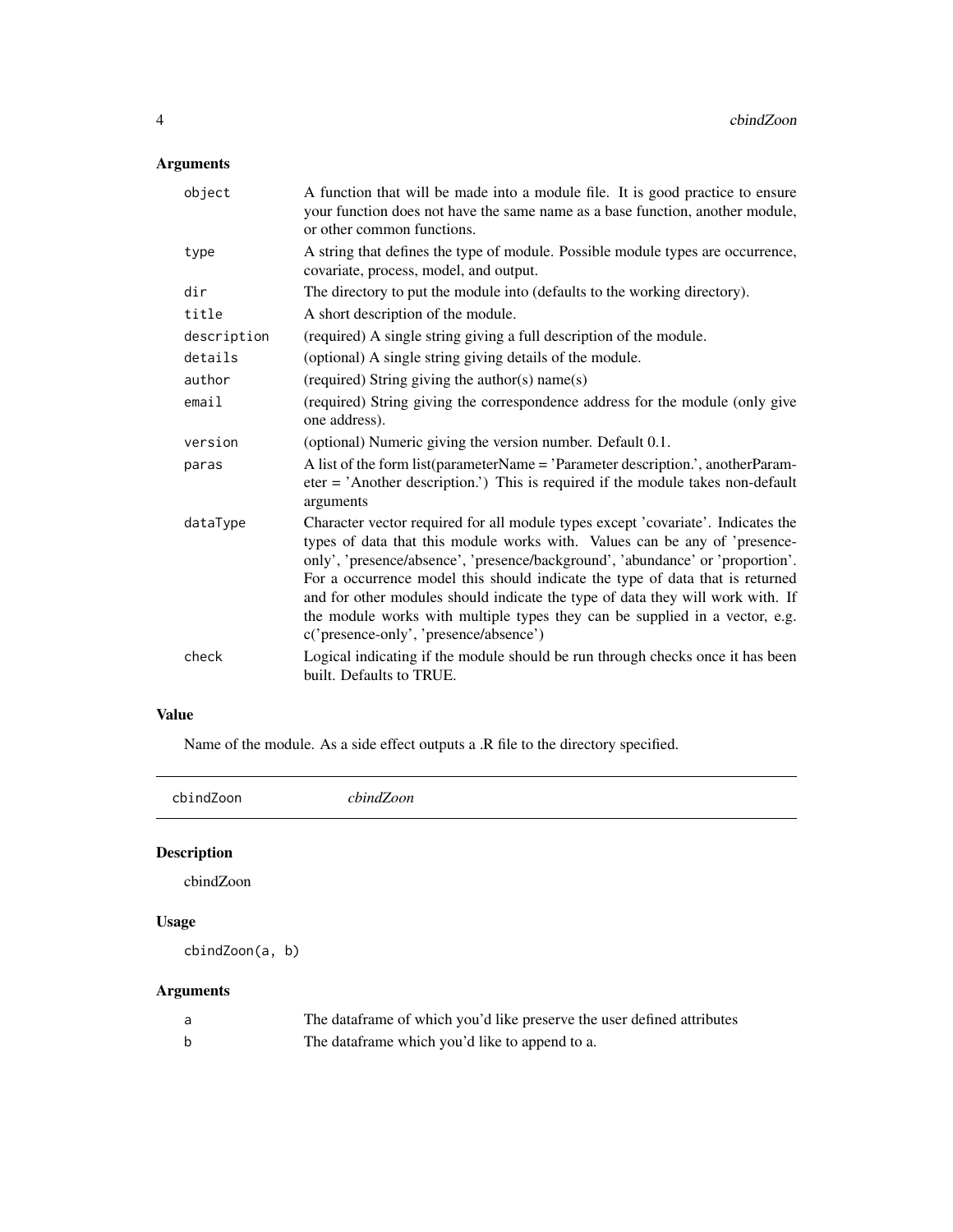<span id="page-4-0"></span>

Chain combines multiple modules of the same module type such that they are executed sequentially and their outputs combined. For example, process modules may be Chained to carry out successive processing operations. By contrast, listing modules of the same type would split the workflow into multiple parallel workflows, each using a different module at this step.

#### Usage

Chain(...)

#### Arguments

... List of modules to be chained.

### Details

Similarly for occurrence or covariate modules the datasets are joined (row- or layer-wise) whereas list would carry out separate analyses. Model and output modules may not be chained. Developers should note that this function is not actually used - calls using Chain are parsed by workflow, with behaviour similar to this function.

ChangeWorkflow *Change a workflow and rerun.*

#### Description

Takes a workflow object and reruns it with changes.

#### Usage

```
ChangeWorkflow(
 workflow,
  occurrence = NULL,
  covariate = NULL,
 process = NULL,
 model = NULL,output = NULL,forceReproducible = NULL
)
```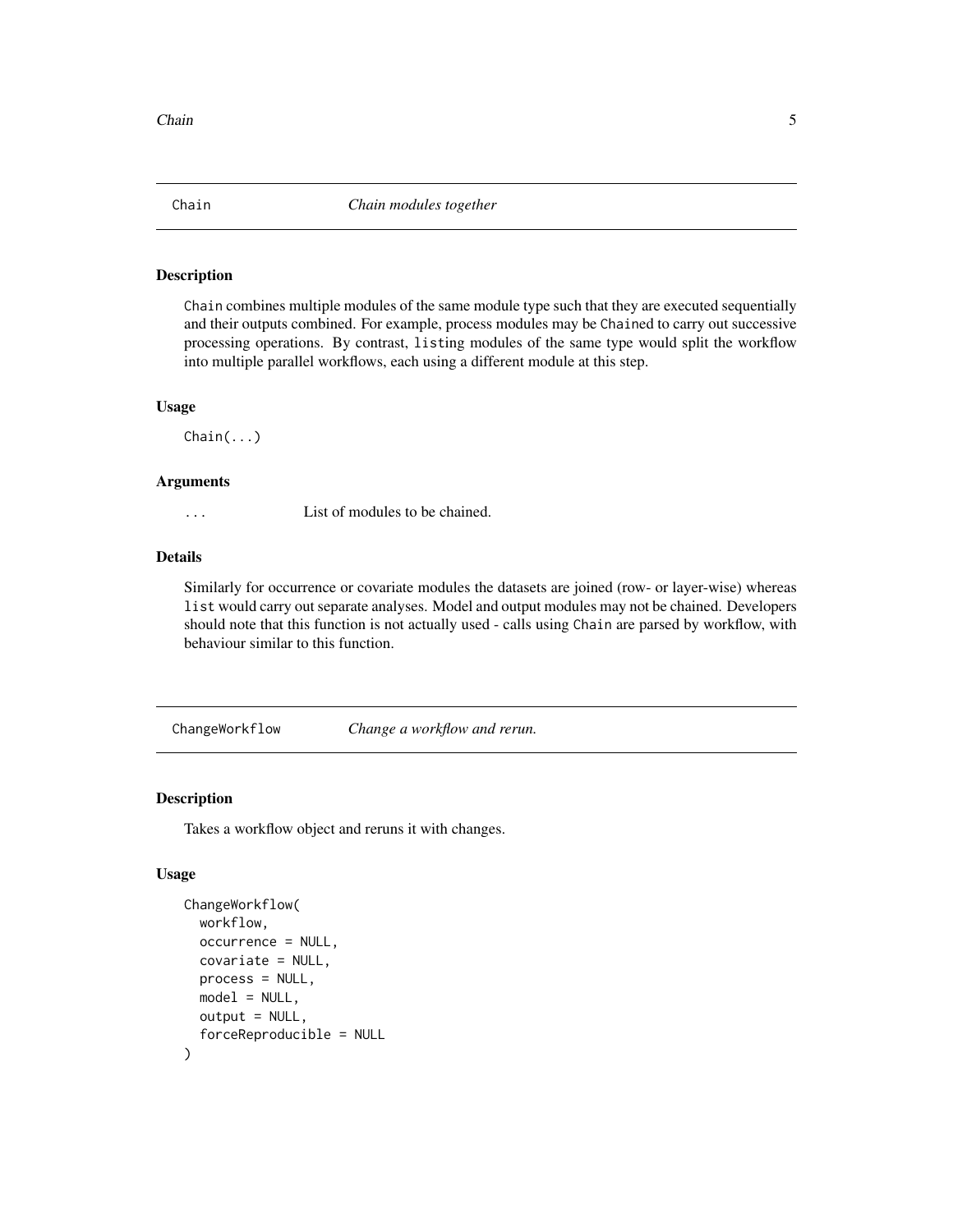### <span id="page-5-0"></span>Arguments

| workflow          | A zoonWorkflow object from a previous zoon analysis                                                                                               |
|-------------------|---------------------------------------------------------------------------------------------------------------------------------------------------|
|                   | occurrence, covariate, process, model, output                                                                                                     |
|                   | Optional modules (or lists or Chains) to replace the modules in workflow                                                                          |
| forceReproducible |                                                                                                                                                   |
|                   | Optional logical. Whether to force zoon to collect modules from the online repo<br>in the new workflow. This ensure the analysis is reproducible. |
|                   |                                                                                                                                                   |

### Value

A list with the results of each module and a copy of the call used to execute the workflow (

#### Examples

```
## Not run:
w <- workflow(UKAnophelesPlumbeus,
              UKAir,
              Background(n = 70),
              LogisticRegression,
              PrintMap)
w2 <- ChangeWorkflow(w,
                     output = PrintMap)
## End(Not run)
```
CombineRasters *Combine rasters*

### Description

A generalised function to combine rasters of differing CRS and resolution. The function takes and returns a list of Raster\* objects. The final CRS is the one most frequent in the rasters being combined, or lat/long if there is no CRS is most frequent

#### Usage

```
CombineRasters(rasters, method = "ngb")
```
#### Arguments

| rasters | A list of Raster* objects to be converted to a common CRS and resolution                                                                                                    |
|---------|-----------------------------------------------------------------------------------------------------------------------------------------------------------------------------|
| method  | The method used in raster::projectRaster. Either 'ngb' (nearest neighbor), which<br>is useful for categorical variables, or 'bilinear' (bilinear interpolation; the default |
|         | value), which is appropriate for continuous variables                                                                                                                       |

### Value

A list of rasters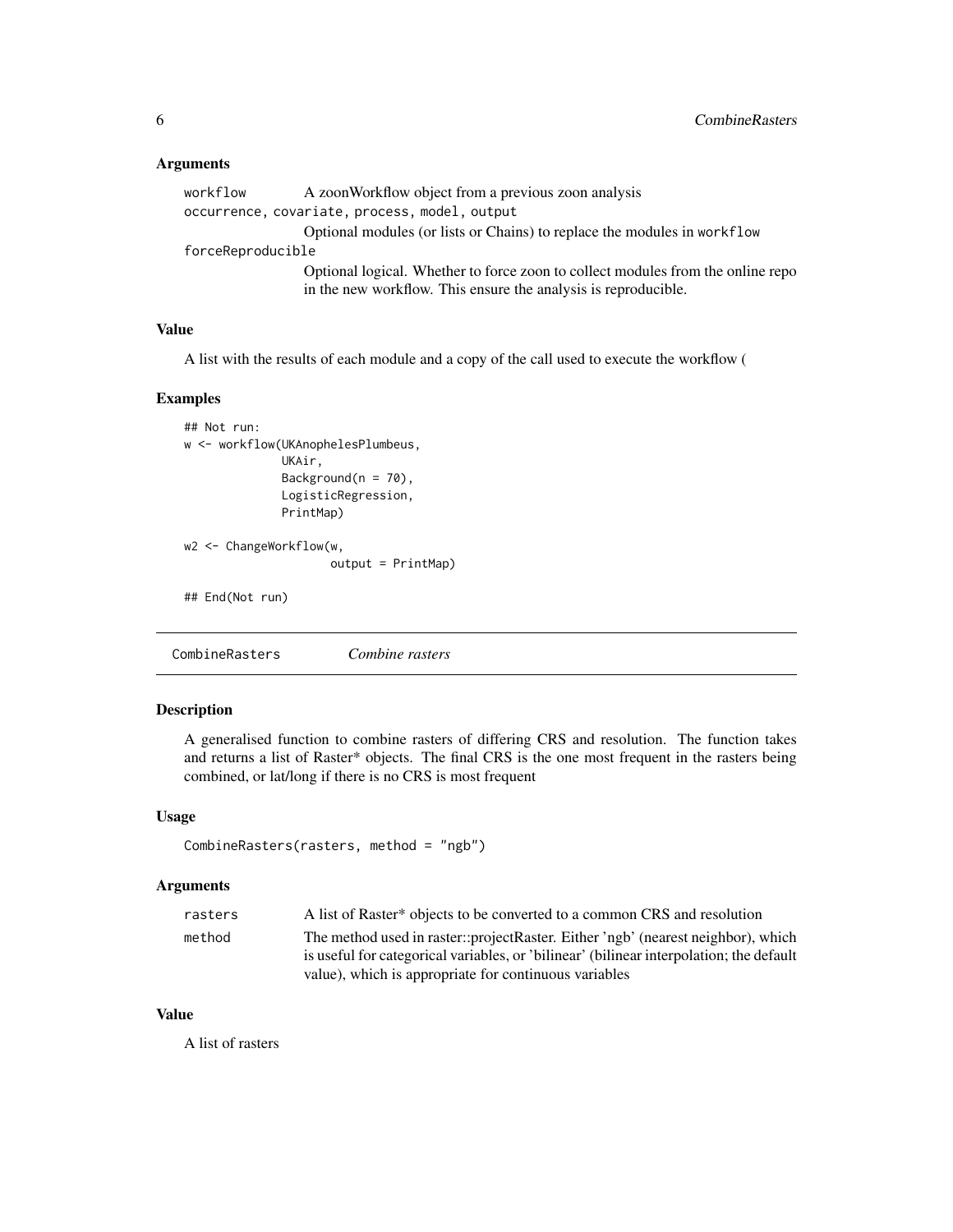<span id="page-6-0"></span>This is an example presence/absence dataset for the coffee white stem borer *Monochamus leuconotus* P. taken from an open access dataset on the Dryad data repository. The data are made available by those authors under a Creative Commons CC0 These data are used in the module CWBZimbabwe which can be used for running toy presence/absence species distribution models.

#### Format

data.frame with five columns, longitude, latitude, value (1 for presence), type (presence) and a column of 1s indicating this is training data not external validation data.

#### Author(s)

Nick Golding August 2015

#### Source

Original publication: Kutywayo D, Chemura A, Kusena W, Chidoko P, Mahoya C (2013) The impact of climate change on the potential distribution of agricultural pests: the case of the coffee white stem borer (*Monochamus leuconotus* P.) in Zimbabwe. PLoS ONE 8(8): e73432. Dryad data package: Kutywayo D, Chemura A, Kusena W, Chidoko P, Mahoya C (2013) Data from: The impact of climate change on the potential distribution of agricultural pests: the case of the coffee white stem borer (*Monochamus leuconotus* P.) in Zimbabwe. Dryad Digital Repository. <http://dx.doi.org/10.1371/journal.pone.0073432>

ExtractAndCombData *ExtractAndCombData*

#### **Description**

Simply extract covariates from rasters and combine with occurrence data. This function is primarily used internally but can be used when running workflows interactively (see vignette basic zoon useage)

#### Usage

ExtractAndCombData(occurrence, ras)

#### Arguments

| occurrence | A data frame from an occurrence module      |
|------------|---------------------------------------------|
| ras        | Environmental raster layer, stack or brick. |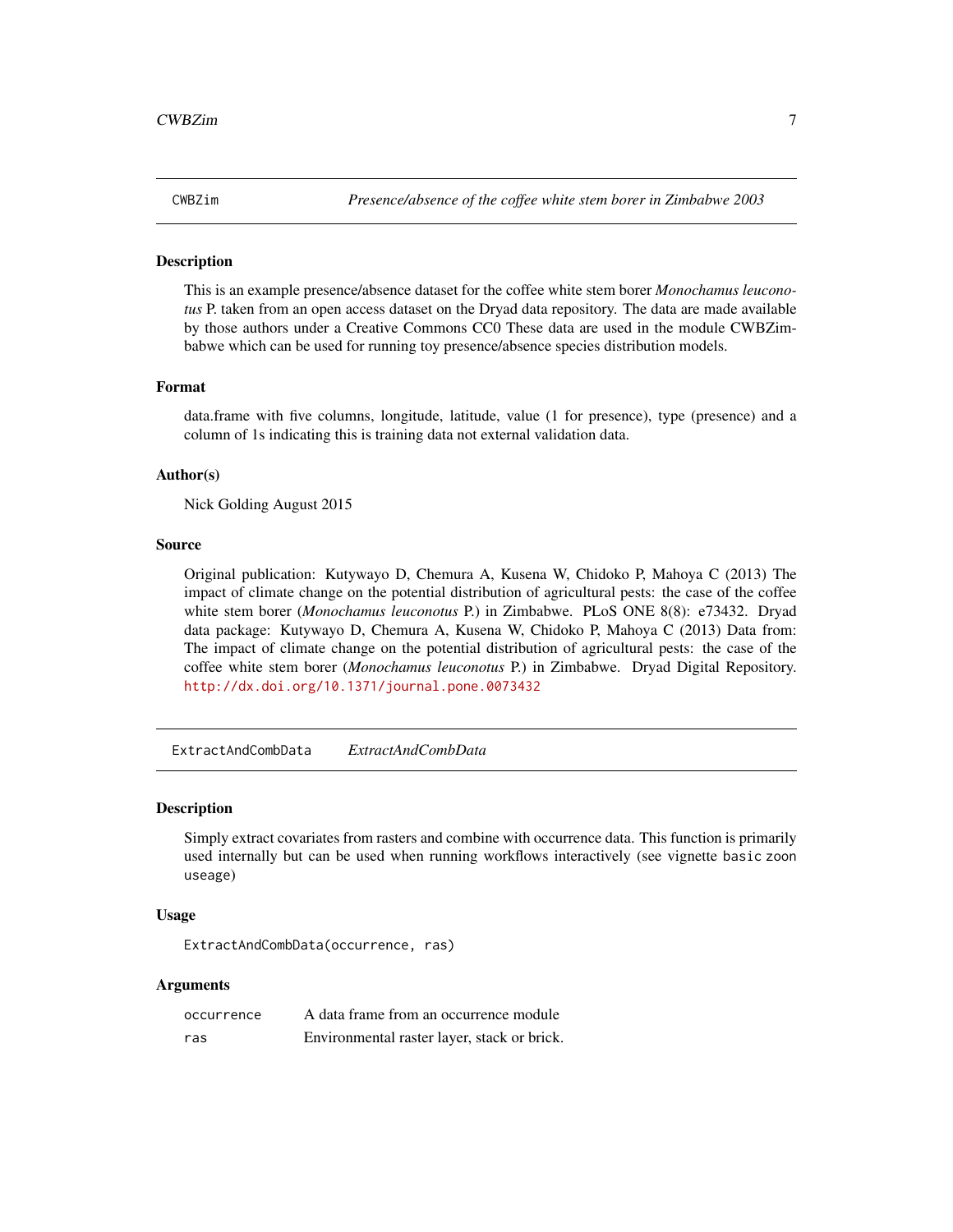Helper function to define an extent (in latitude and longitude) describing the area of interest for modelling. Opens a world map, on which you can click to twice to determine the area of interest.

#### Usage

```
FindExtent(
  initial_extent = c(-180, 180, -90, 90),
  resolution = c("low", "medium"),
  round = 3
)
```
#### Arguments

|            | initial_extent optional numeric vector or extent object defining the giving the extent (in lat-<br>itude and longitude) of the world map to plot. This should be larger than the<br>target extent so that you can click within it. Can be useful for 'zooming in' to<br>an area to define an extent more precisely. |  |
|------------|---------------------------------------------------------------------------------------------------------------------------------------------------------------------------------------------------------------------------------------------------------------------------------------------------------------------|--|
| resolution | how detailed to make national borders in the plotted world map. "low" is less<br>accurate, but faster to load than "medium"                                                                                                                                                                                         |  |
| round      | to how many decimal places the extent should be reported. The default value<br>rounds to 3 decimal places. Set this to Inf to prevent any rounding. This only<br>affects the vector version of the extent printed in the console, not the extent<br>object returned.                                                |  |

#### Details

This is just a thin wrapper around raster::getExtent, providing the world map to click on and reporting the extent as a rounded vector.

#### Value

invisibly returns an extent object, also prints a vector version of that extent to the console.

### Examples

```
## Not run:
# open a world map and click on two spots to print the extent to the console
FindExtent()
# you can get the corresponding extent object too
ext <- FindExtent()
ext
```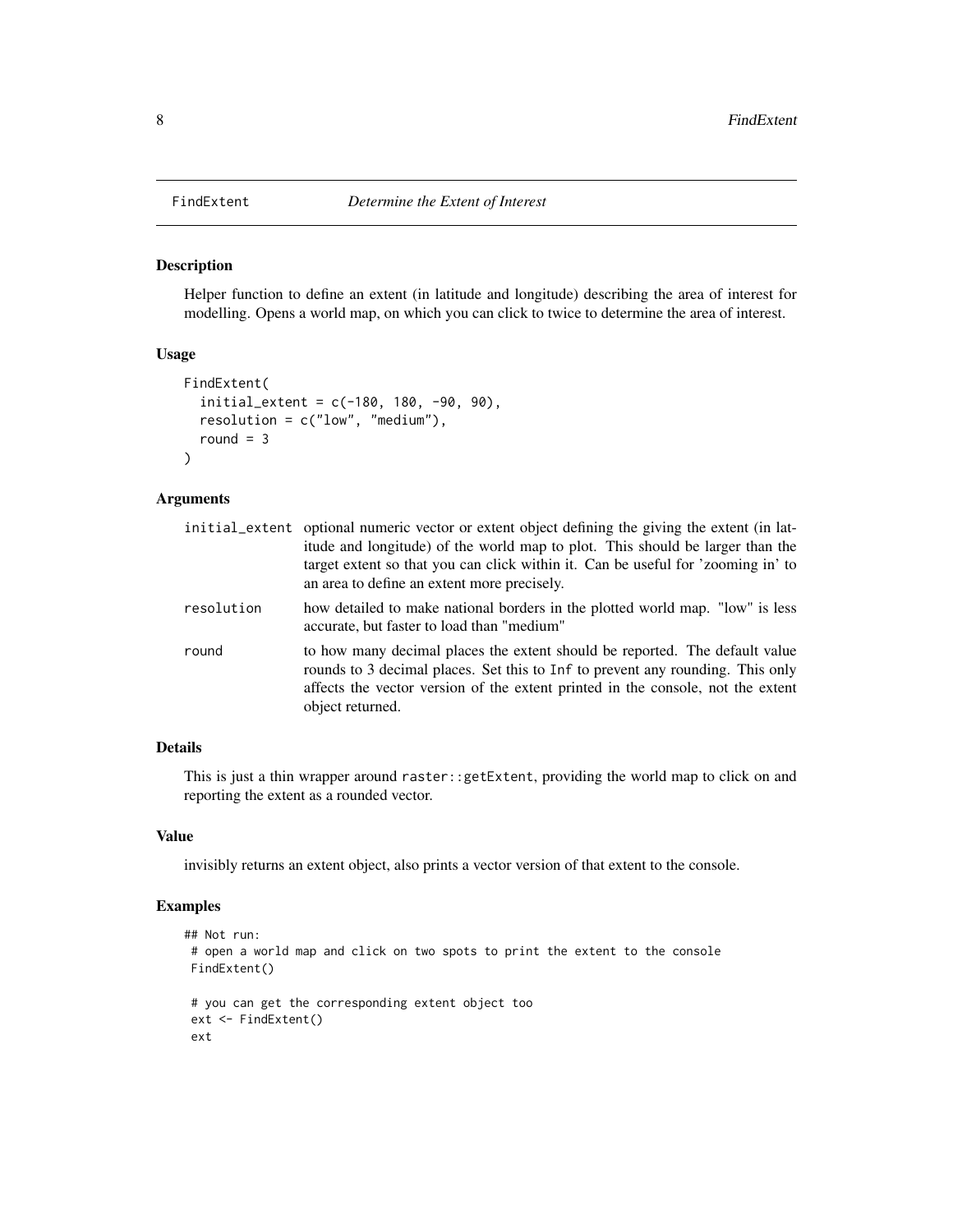#### <span id="page-8-0"></span>FrescaloBias 9

```
# you can zoom in on an area and increase the resolution, and precision of
# the extent vector
FindExtent(c(112, 156, -44, -8),
           resolution = "medium",
           round = 6)
```
## End(Not run)

FrescaloBias *Example bias raster for plants in England*

#### Description

This is an example bias raster giving a modelled estimate of the relative recording effort for plants in England using the Frescalo function in the R package sparta.

#### Format

RasterLayer with extent: c(-7.083, 2.167, 49.83, 55.83) and values ranging between 0 and 1.

#### Author(s)

Tom August & Nick Golding September 2015

GetMaxEnt *Get MaxEnt*

#### Description

Helper function to get the MaxEnt java executable and install it in the right locations for zoon modules that use 'dismo::maxent' and 'biomod2'.

#### Usage

GetMaxEnt()

### Details

Since MaxEnt may not be distributed other than via the MaxEnt website, users must download the file themselves and place it in the right location for R packages to access it. This function helps with that. Just run GetMaxEnt() and follow the prompts in the terminal.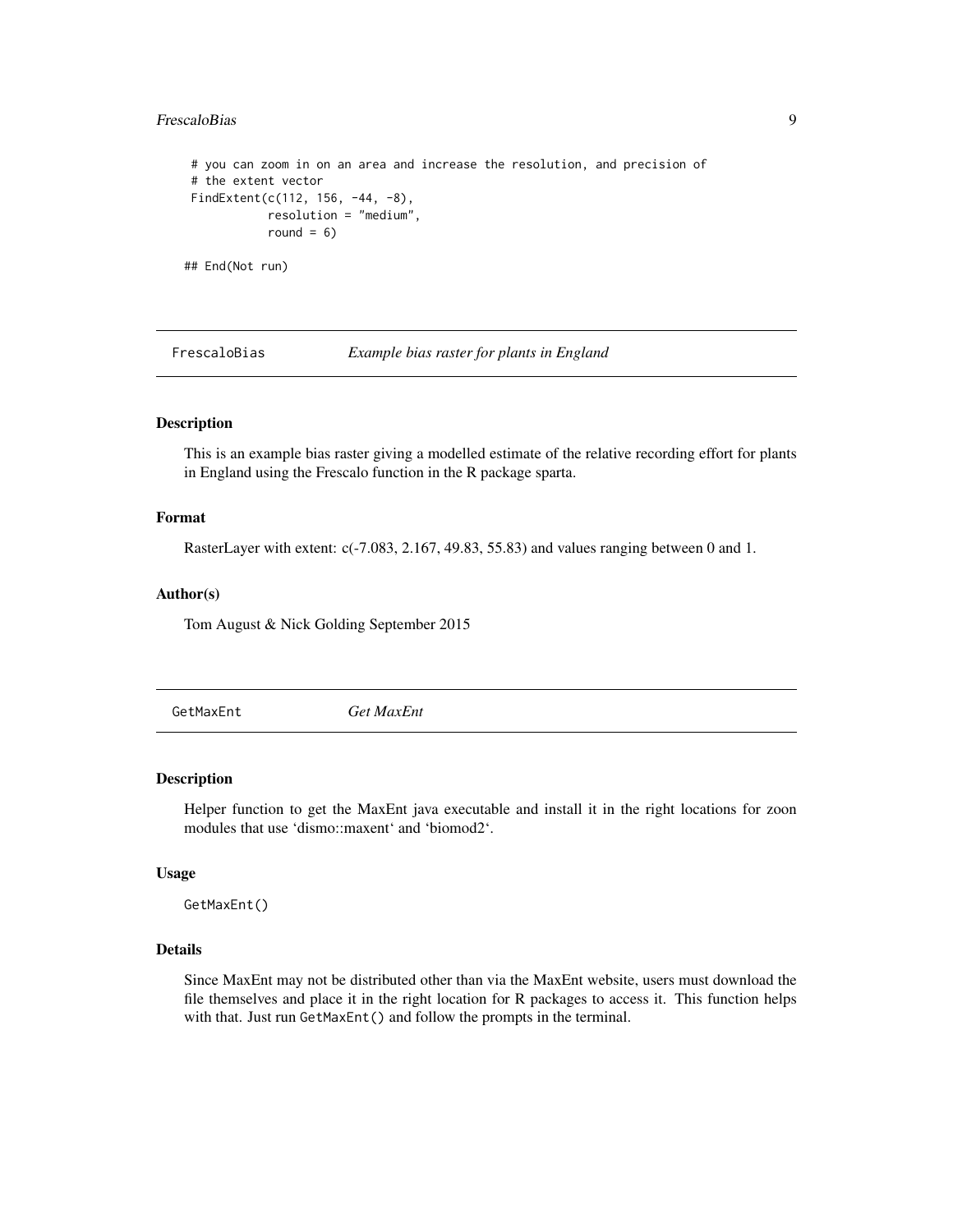<span id="page-9-1"></span><span id="page-9-0"></span>GetModuleList *GetModuleList*

### Description

Get a list of all the modules available on the github repo.

### Usage

```
GetModuleList(
  type = c("all", "occurrence", "covariate", "process", "model", "output"),
  renew = FALSE
\mathcal{L}
```
#### Arguments

| type  | The subset of zoon modules you want to return. Defaults to 'all', but you                                 |
|-------|-----------------------------------------------------------------------------------------------------------|
|       | can select any of the zoon workflow steps: 'occurrence', 'covariate', 'process',<br>'model', or 'output'. |
| renew | Download from github even if we already have a module list.                                               |

#### Details

This function will only work on a platform that supports the method 'libcurl' in the function url. This can be tested using the function capabilities (see example).

#### Value

A list with all module names.

### Examples

# GetModuleList requires libcurl to be supported if(capabilities('libcurl')) GetModuleList()

GetPackage *Helper to install (if needed) and load a package*

#### Description

Given a package name, either as a string or object, load the package if it exists, else install it from CRAN and then load

#### Usage

GetPackage(package)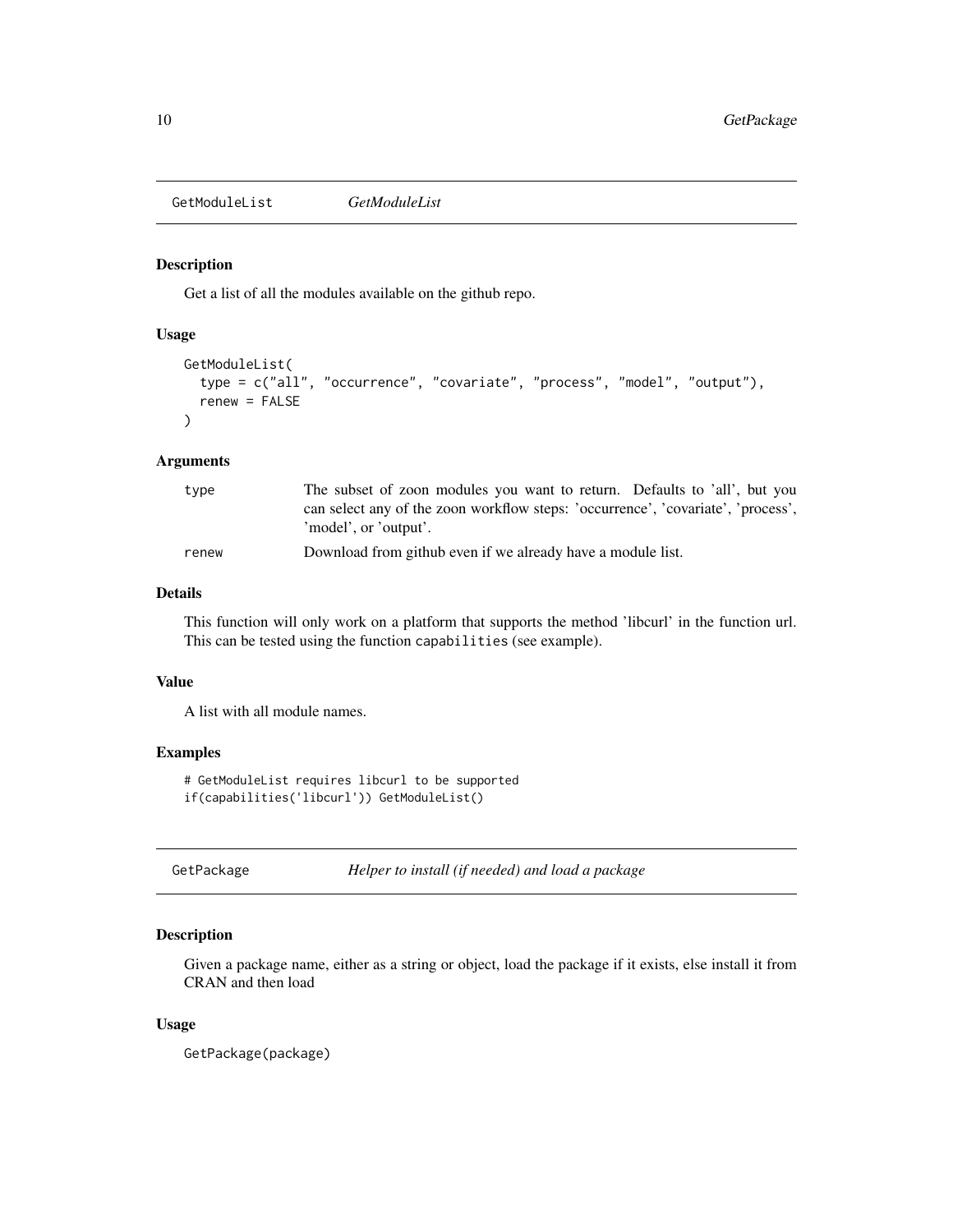#### <span id="page-10-0"></span>LoadModule 11

#### Arguments

package A character vector of packages to load

#### Examples

| ## End(Not run) |  |  |
|-----------------|--|--|
|                 |  |  |
|                 |  |  |

LoadModule *A function to load a module function from url or disk.*

### Description

Loads a module function into the global environment ready to be used in a zoon workflow. This function is mostly for use while developing modules. Workflows run with modules defined locally are no longer reproducible and so are discouraged and will be tagged as 'unreproducible'.

### Usage

LoadModule(module)

#### Arguments

module A string that describes the location of the R file. Can be a a full URL or a path to a local file.

#### Value

Name of the function. Adds function to global namespace.

ModuleArguments *ModuleArguments*

### Description

Produce list of module arguments

#### Usage

ModuleArguments(ModuleName)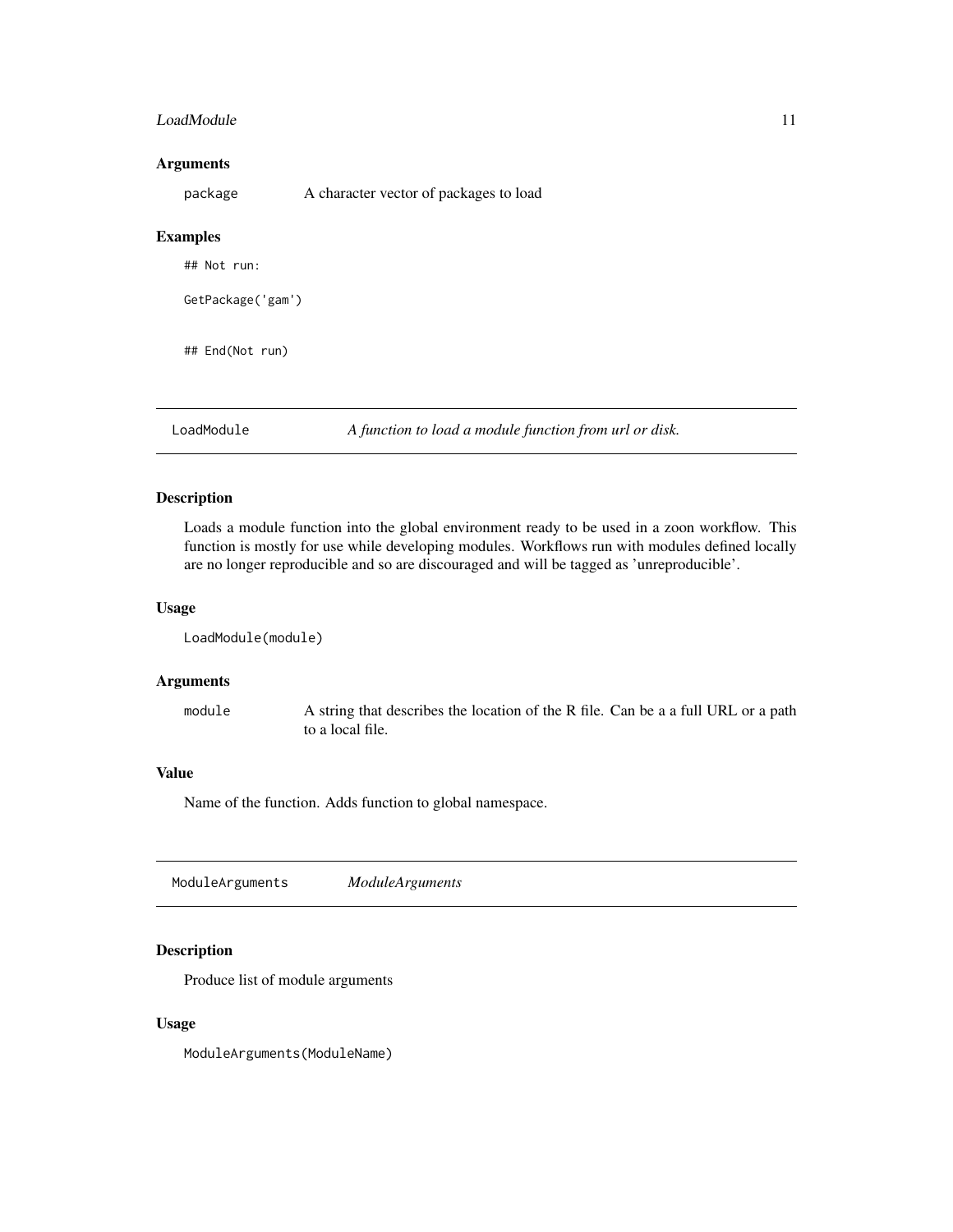### <span id="page-11-0"></span>Arguments

ModuleName string giving the name of the module

#### Value

A list of arguments for user-intput to that module

### Examples

ModuleArguments('Background')

ModuleHelp *ModuleHelp*

### Description

Returns the help file for a zoon module.

### Usage

ModuleHelp(module)

### Arguments

module The name of a zoon module

### Value

Prints the help page to screen.

### See Also

[GetModuleList](#page-9-1)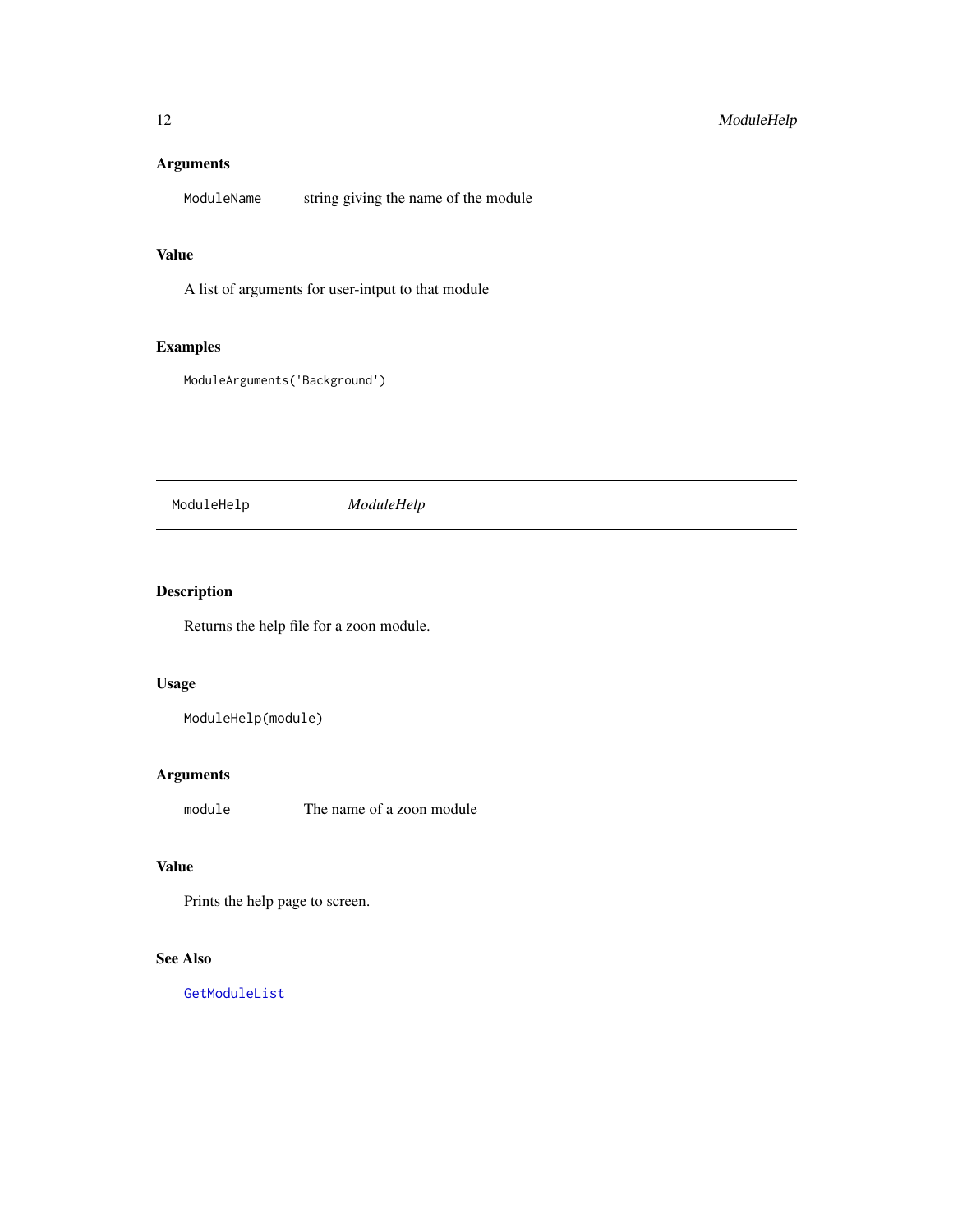<span id="page-12-0"></span>

These functions access the output from each module type. If workflows are split using list, they will return a list with the output of each separate workflow being one element of the list.

#### Usage

Occurrence(workflow)

Covariate(workflow)

Process(workflow)

Model(workflow)

Output(workflow)

#### Arguments

workflow A workflow object

### Examples

```
## Not run:
work1 <- workflow(occurrence = UKAnophelesPlumbeus,
                covariate = UKAir,
                process = Background(n = 70),
                model = list(LogisticRegression, LogisticRegression),
                output = PrintMap)
Occurrence(work1)
Covariate(work1)
Process(work1)
Model(work1)
Model(work1)[[1]]
Output(work1)
## End(Not run)
```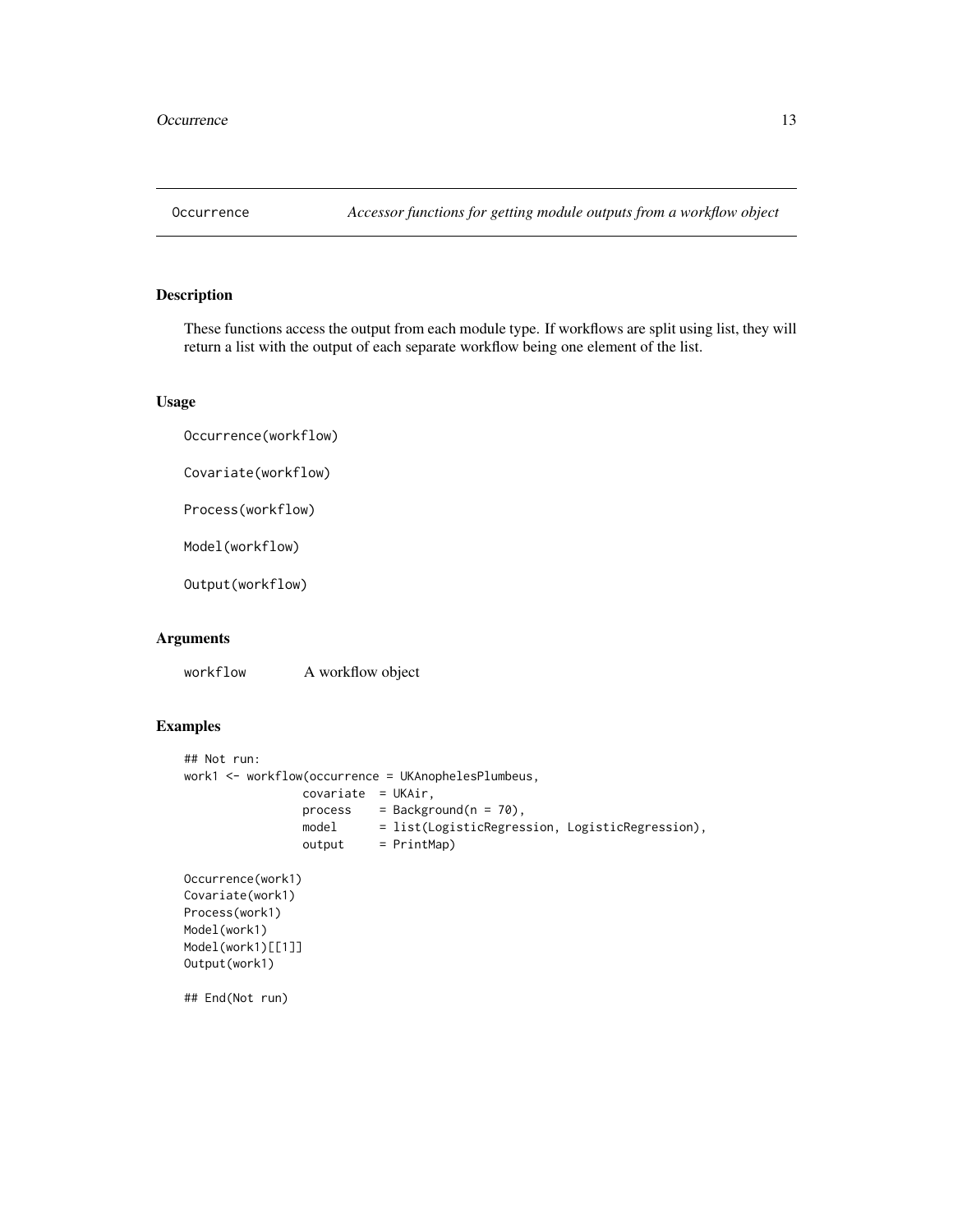<span id="page-13-0"></span>plot.zoonWorkflow *Plot a schematic illustration of a zoon workflow structure.*

#### Description

Opens a graphics device and produces a plot of the workflow structure and modules used.

### Usage

```
## S3 method for class 'zoonWorkflow'
plot(x, ...)
```
### Arguments

| x        | an object of class zoonWorkflow |
|----------|---------------------------------|
| $\cdots$ | currently ignored               |

<span id="page-13-1"></span>print.zoonCitation *A function to print zoonCitation*

### Description

Prints a zoonCitation object to console giving easy access to module citations

### Usage

```
## S3 method for class 'zoonCitation'
print(x, \ldots)
```
#### Arguments

| $\boldsymbol{\mathsf{x}}$ | object of class zoonCitation |
|---------------------------|------------------------------|
| .                         | currently ignored            |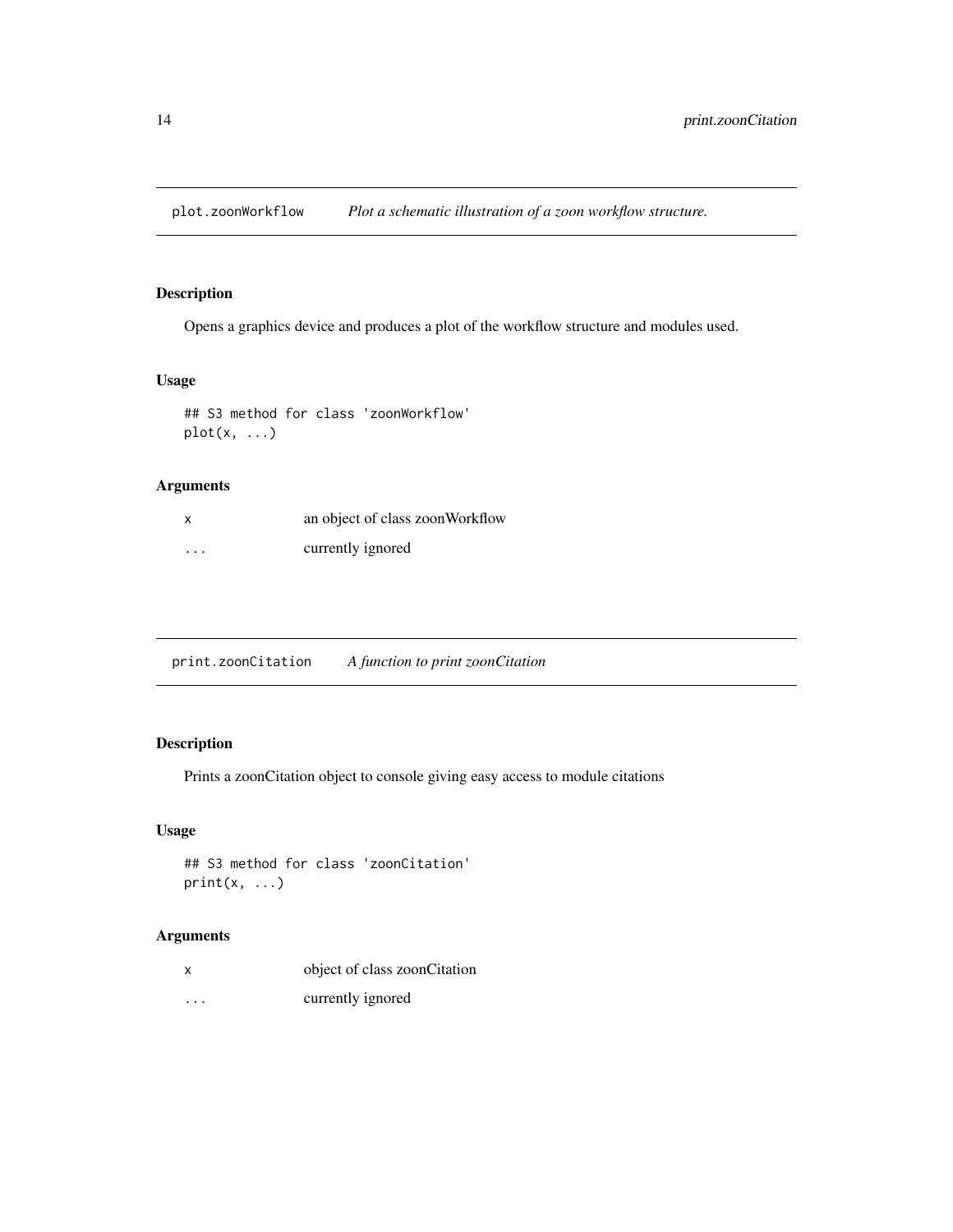<span id="page-14-0"></span>print.zoonWorkflow *A function to print a zoonWorkflow object*

#### Description

The function returns a very simple output detailing the function call.

### Usage

## S3 method for class 'zoonWorkflow'  $print(x, \ldots)$ 

### Arguments

| x                       | object of class zoonWorkflow |
|-------------------------|------------------------------|
| $\cdot$ $\cdot$ $\cdot$ | currently ignored            |

Replicate *Replicate a module multiple times*

### Description

This function is useful when running simulations and could be used with modules that have random number generation internally meaning that results from identical runs are different. Replicate gives the same result as using list() and repeating the module multiple times.

#### Usage

Replicate(call, n)

#### Arguments

| call | A module call, e.g. UKA nopheles Plumbeus |
|------|-------------------------------------------|
| n    | The number of times to replicate the call |

#### Value

A list of calls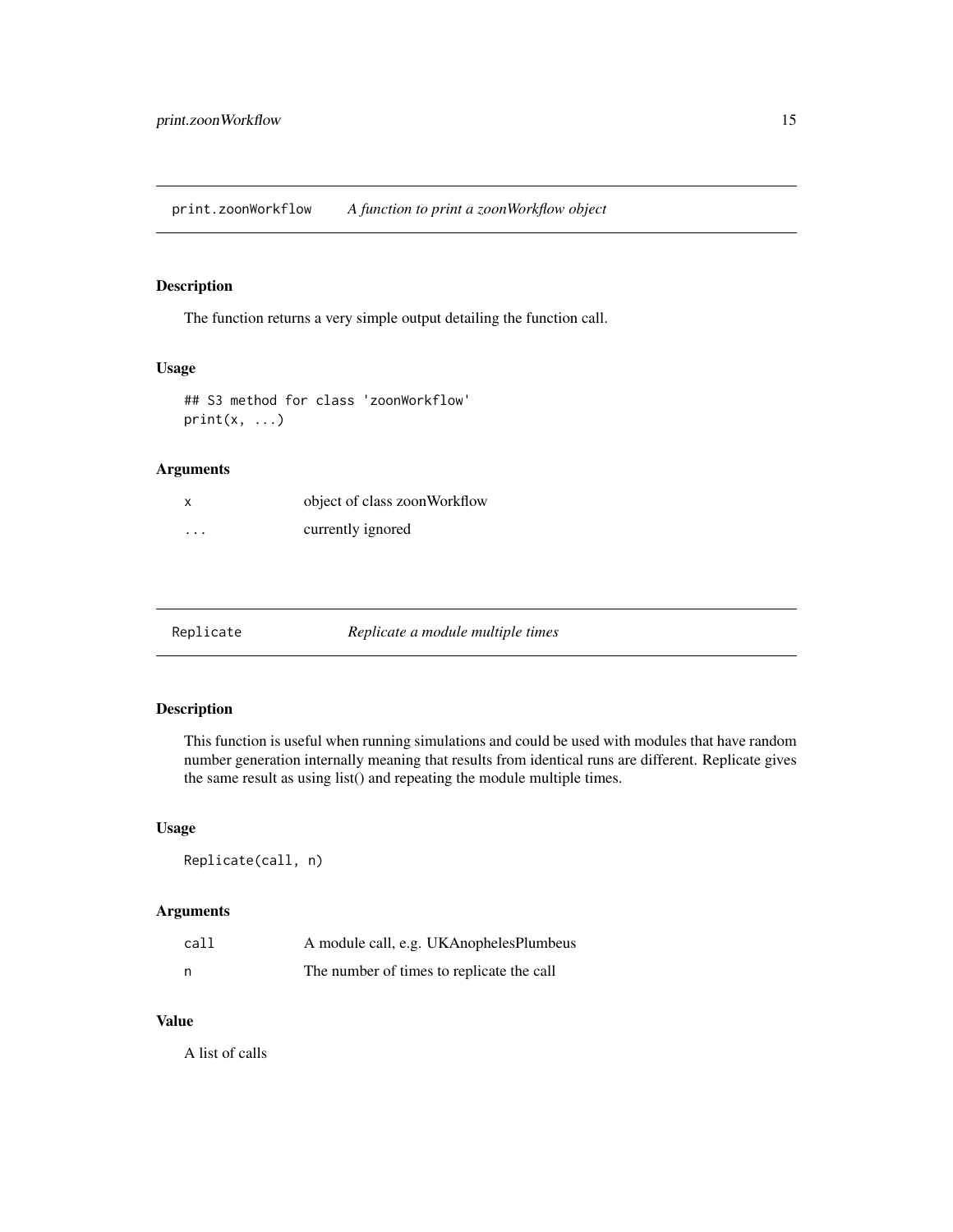#### Examples

```
# run a workflow, using the logistic regression model
## Not run:
Without Replicate
work1 <- workflow(occurrence = list(UKAnophelesPlumbeus,UKAnophelesPlumbeus,UKAnophelesPlumbeus),
               covariate = UKAir,
               process = OneHundredBackground,
               model = LogisticRegression,
               output = SameTimePlaceMap)
# With Replicate
work2 <- workflow(occurrence = Replicate(UKAnophelesPlumbeus, 3),
               covariate = UKAir,
               process = OneHundredBackground,
               model = LogisticRegression,
               output = SameTimePlaceMap)
# The workflows are the same
plot(work1)
plot(work2)
# Output plots show the random placement of background points
# in each run
work1 <- workflow(occurrence = UKAnophelesPlumbeus,
                 covariate = UKAir,
                 process = Replicate(Background(n=10), n = 10),
                 model = LogisticRegression,
                 output = PrintMap)
```
## End(Not run)

RerunWorkflow *Rerun a workflow object.*

#### Description

Takes a workflow object and reruns it.

#### Usage

```
RerunWorkflow(workflow, from = NULL)
```
#### Arguments

| workflow | A zoon Workflow object from a previous zoon analysis                                                                                                                        |
|----------|-----------------------------------------------------------------------------------------------------------------------------------------------------------------------------|
| from     | Which modules should be run. If NULL (default), run from the first NULL<br>output (i.e. where the workflow broke). Otherwise takes an integer and runs<br>from that module. |

<span id="page-15-0"></span>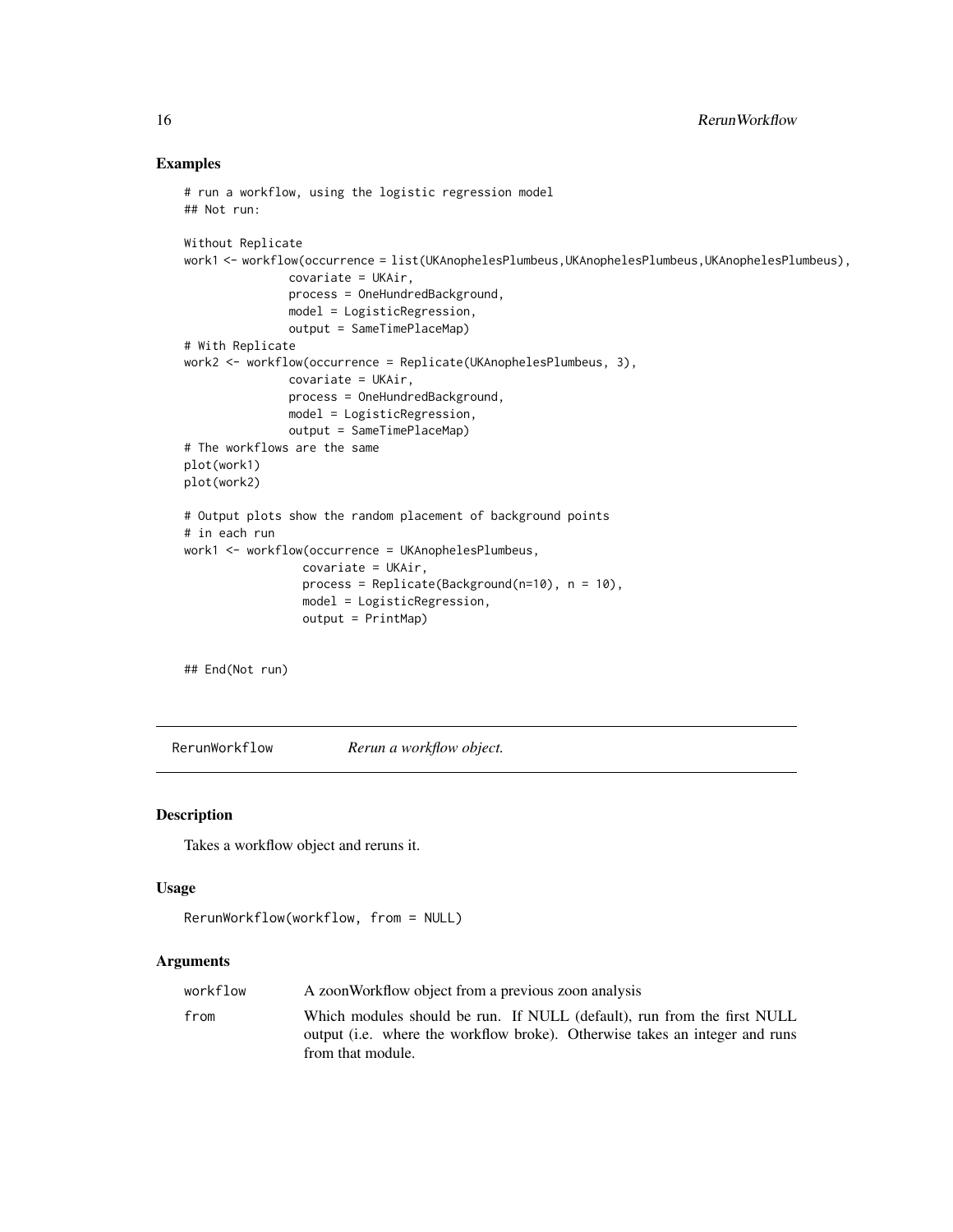#### <span id="page-16-0"></span>RunModels 2008 and 2008 and 2008 and 2008 and 2008 and 2008 and 2008 and 2008 and 2008 and 2008 and 2008 and 20

### Value

A list with the results of each module and a copy of the call used to execute the workflow.

#### Examples

```
## Not run:
w <- workflow(UKAnophelesPlumbeus,
              UKAir,
              Background(n = 70),
              LogisticRegression,
              PrintMap)
RerunWorkflow(w)
```
## End(Not run)

RunModels *RunModels*

### **Description**

A function to train and predict crossvalidation folds and train one full model and predict any external validation data. This function is primarily used internally but can be used when running workflows interactively (see vignette basic zoon useage)

### Usage

RunModels(df, modelFunction, paras, workEnv)

### Arguments

| df            | Dataframe from process module. Should contain columns value, type, lon, lat<br>and fold, a number indicating which cross validation set a datapoint is in. If fold<br>is 0 then this is considered external validation data If all data is $0$ or 1, then no<br>cross validation is run. |
|---------------|------------------------------------------------------------------------------------------------------------------------------------------------------------------------------------------------------------------------------------------------------------------------------------------|
| modelFunction | String giving the name of the model function which is in turn the name of the<br>module.                                                                                                                                                                                                 |
| paras         | All other parameters that should be passed to the model function. i.e. model[[1]]\\$paras                                                                                                                                                                                                |
| workEnv       | The environment name of the workflow call environment.                                                                                                                                                                                                                                   |

#### Value

A list of length 2 containing the model trained on all data and a data.frame which contains value, type, fold, lon, lat, predictions and then all environmental variables.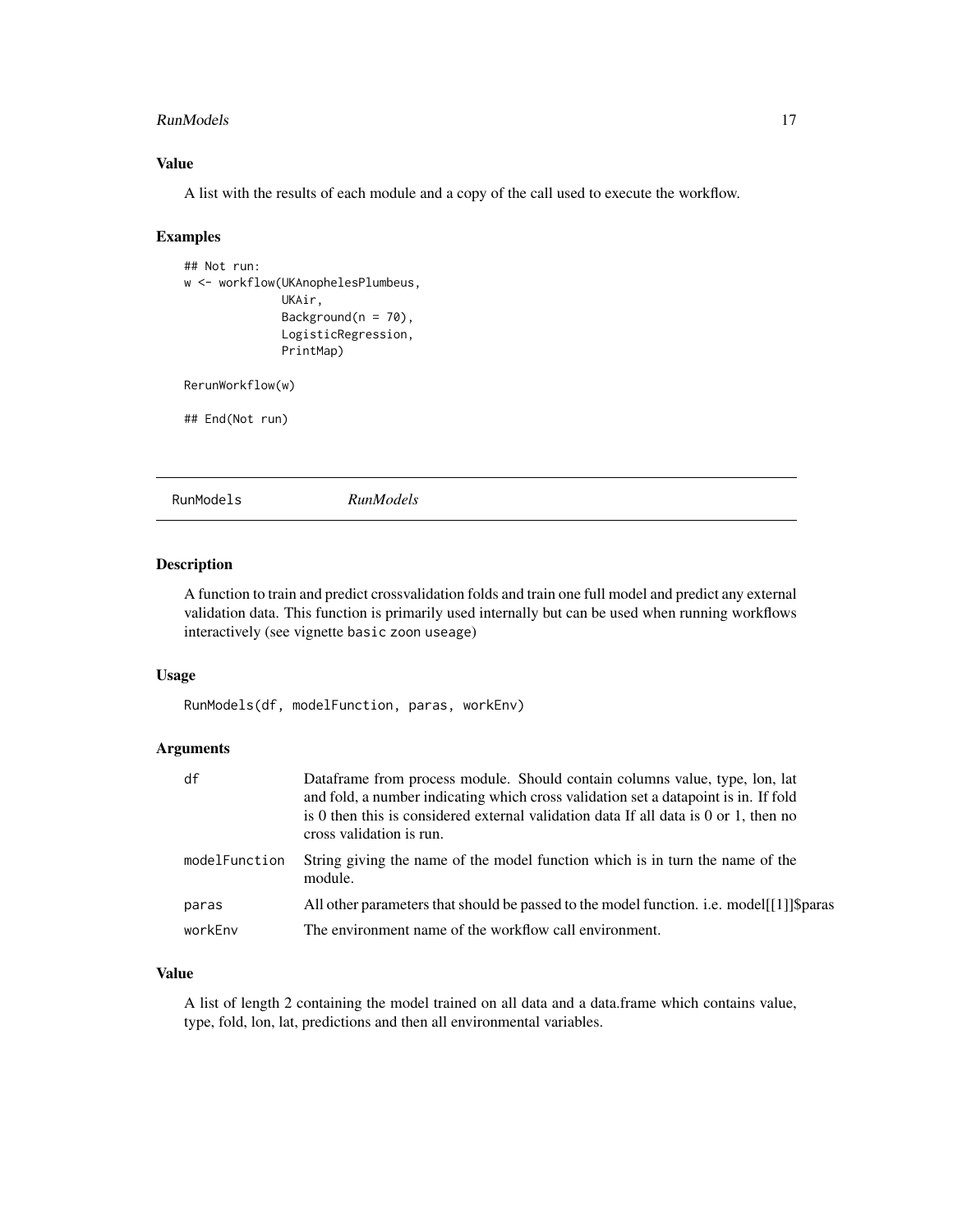<span id="page-17-0"></span>Extract a subset of columns from a data.frame, while preserving the user defined attributes of the parent data.frame.

### Usage

subsetColumnsZoon(df, columns)

### Arguments

| df      | The dataframe of which you'd like to subset columns from                              |
|---------|---------------------------------------------------------------------------------------|
| columns | A vector of column names (character) of indices (numeric) which you'd like to<br>keep |

summary.zoonWorkflow *A function to summarize the output of a zoon workflow*

### Description

Renders and opens an HTML report

#### Usage

## S3 method for class 'zoonWorkflow' summary(object, ...)

#### Arguments

| object | A zoonWorkflow object |
|--------|-----------------------|
| .      | currently ignored     |

### Value

Path to HTML file. Associated images will be in the same directory.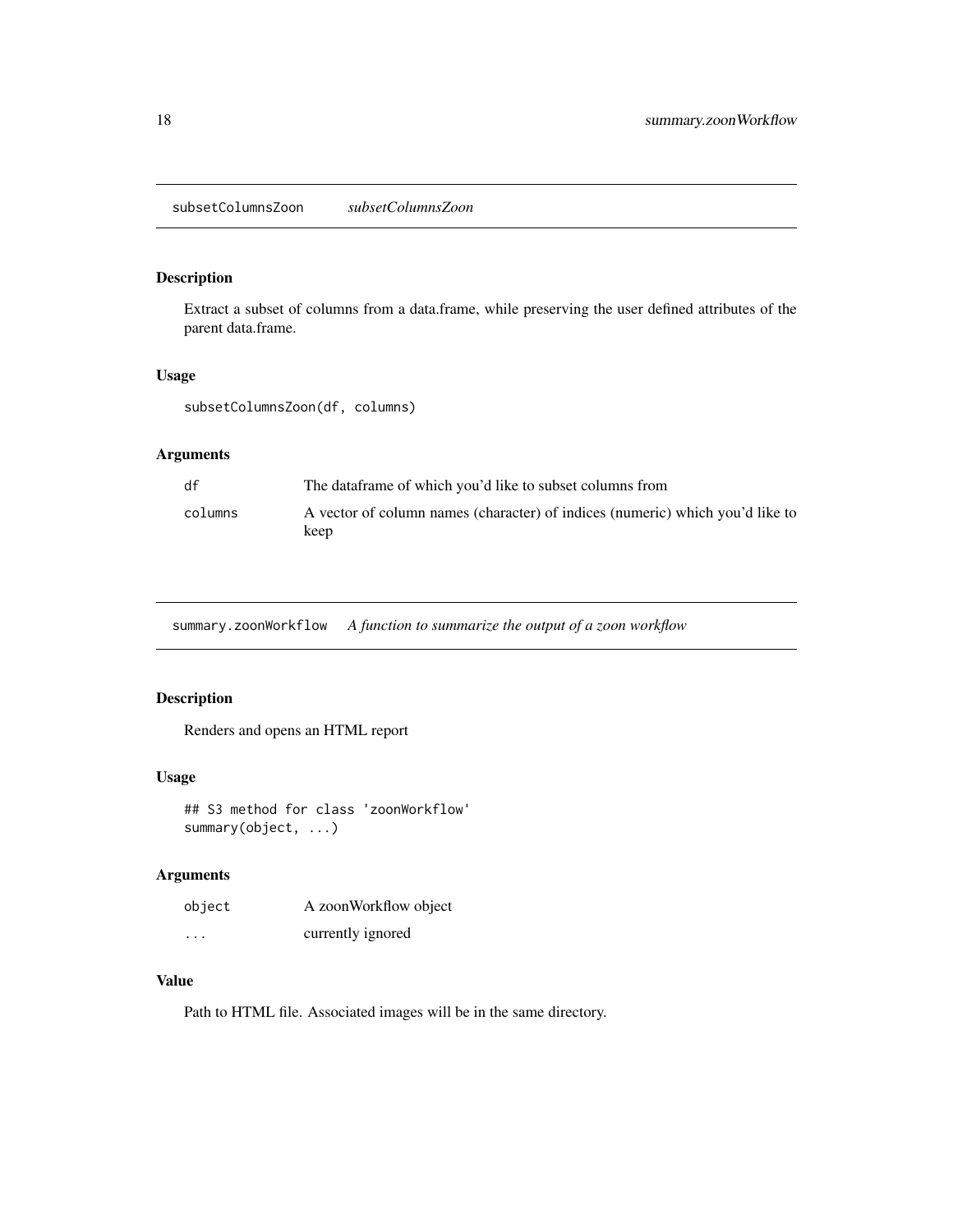<span id="page-18-0"></span>

Takes a dataframe returned by an occurrence module or a raster object from a covariate module and converts the CRS to lat/long so that everything works together.

### Usage

TransformCRS(occurrence, ras\_projection)

### Arguments

| occurrence | The output of an occurrence module                                                    |
|------------|---------------------------------------------------------------------------------------|
|            | ras_projection The projection of a covariate layer as a character (from projection()) |

### Value

The same object as in occurrence, but with CRS changed as needed

UKAirRas *UK Air temperature raster layer.*

### Description

This is an example environmental covariate raster layer. It is surface temperatures for the UK taken from NCEP

#### Format

Raster layer

#### Author(s)

Tim Lucas September 2014

#### Source

NCEP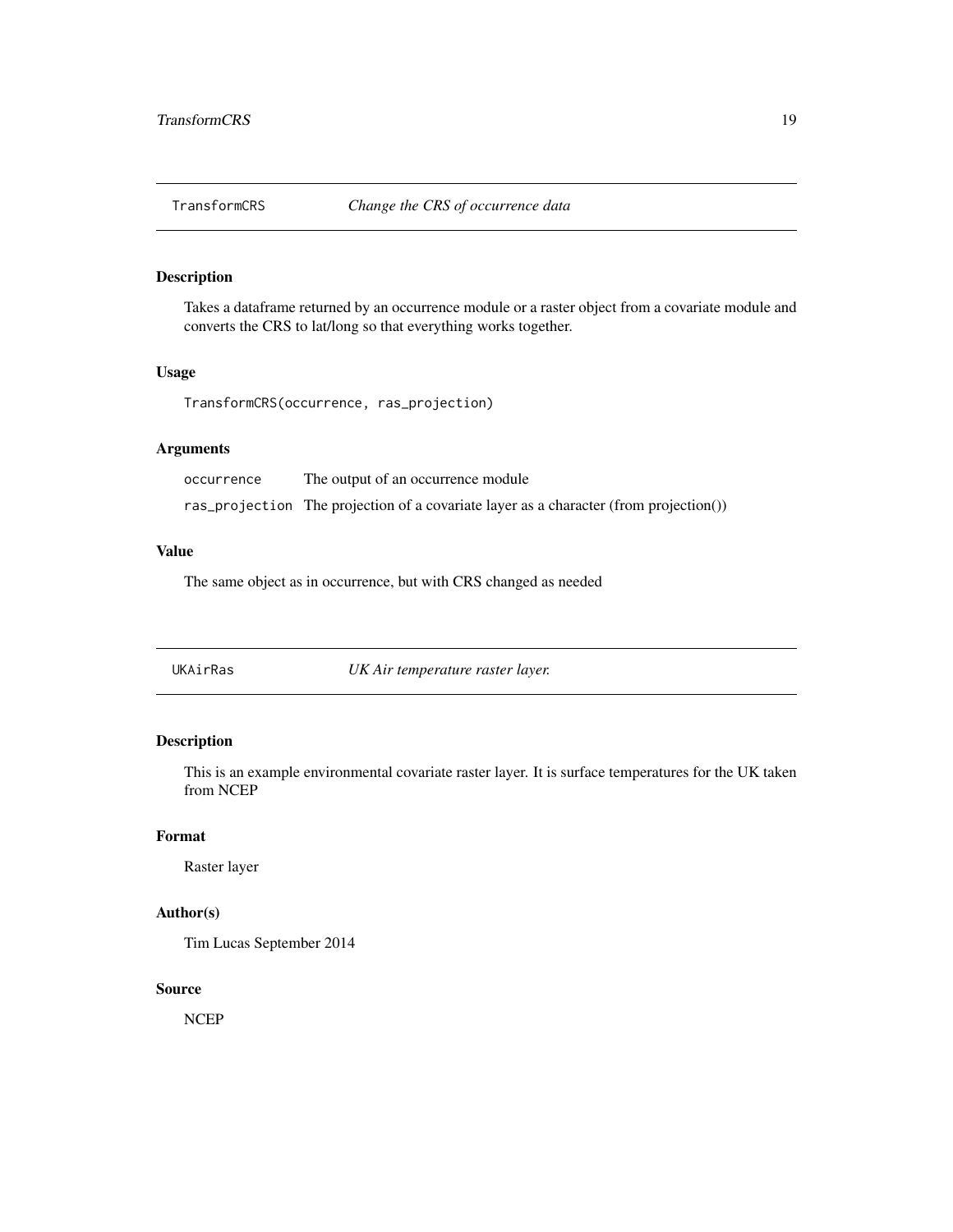<span id="page-19-0"></span>

This is the main function of zoon. The arguments should specify at least five modules, at least one of each type. If modules do not have any arguments to be specific (or defaults are being used) then simply give the names of the module. If arguments are needed give the modules in the form of a function e.g. occurrence = AModule(para1 = 2, para2 = 'detail')

#### Usage

```
workflow(
  occurrence,
  covariate,
  process,
 model,
  output,
  forceReproducible = FALSE
```
#### Arguments

)

| occurrence        | Occurrence module to be used.                                                                                       |
|-------------------|---------------------------------------------------------------------------------------------------------------------|
| covariate         | Covariate module to be used.                                                                                        |
| process           | Process module to be used.                                                                                          |
| model             | SDM model module to be used.                                                                                        |
| output            | Output module to be used.                                                                                           |
| forceReproducible |                                                                                                                     |
|                   | Logical whether to force zoon to collect modules from the online repo. This<br>ensure the analysis is reproducible. |

#### Value

A list with the results of each module and a copy of the code used to execute the workflow. If the workflow fails a partial list is saved to a temporary file for debugging.

### Examples

```
# run a workflow, using the logistic regression model
## Not run:
work1 <- workflow(occurrence = UKAnophelesPlumbeus,
               covariate = UKAir,
                process = Background(n = 70),
               model = LogisticRegression,
```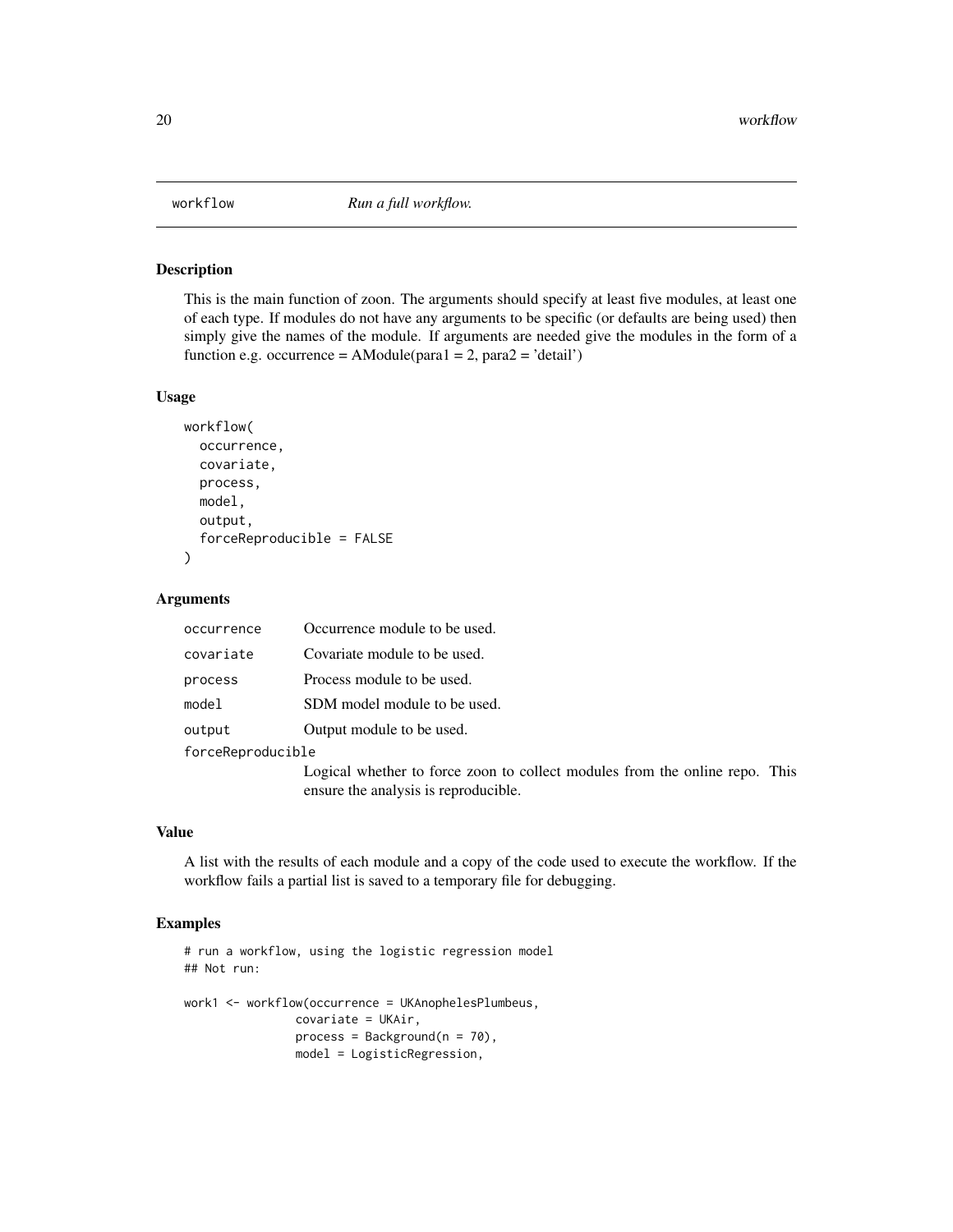<span id="page-20-0"></span>zoon  $21$ 

```
output = SameTimePlaceMap)
```
str(work1, 1)

work2 <- workflow(UKAnophelesPlumbeus, UKAir, OneHundredBackground, RandomForest, PrintMap)

## End(Not run)

zoon *Zoon: A package for comparing multiple SDM models, good model diagnostics and better reproducibility*

### Description

Zoon: A package for comparing multiple SDM models, good model diagnostics and better reproducibility

ZoonCitation *ZoonCitation*

### Description

How to cite Zoon Modules in publications

#### Usage

ZoonCitation(ModuleName)

#### Arguments

ModuleName string giving the name of the module

### Value

A zoonCitation object - A list of elements that make up the citation

### See Also

[print.zoonCitation](#page-13-1)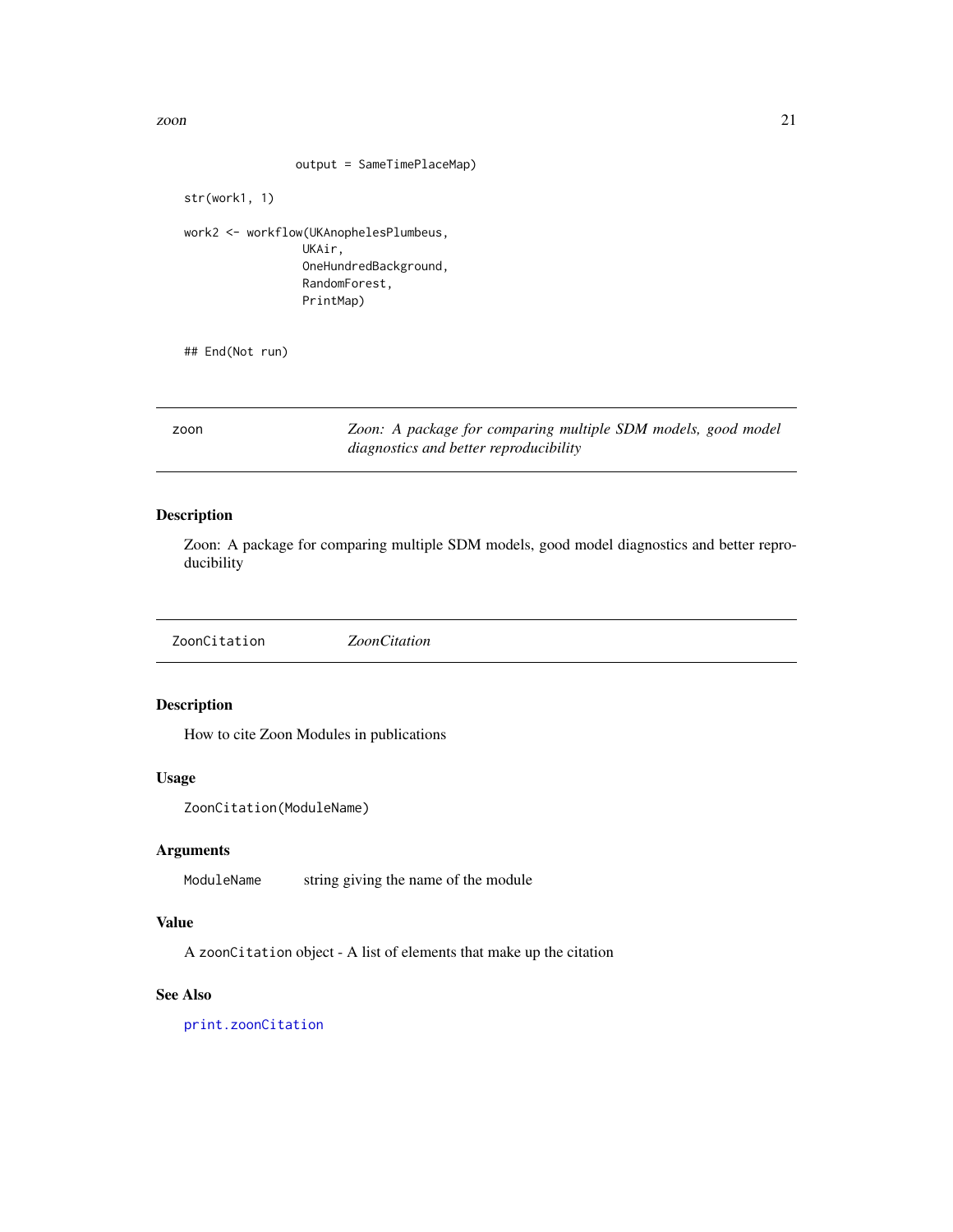<span id="page-21-0"></span>

This function uploads a zoon workflow object to Figshare. To share your workflow with the community please set your workflow to public on figshare after using this function. If your workflow is made public it will automatically appear on the Zoon website.

#### Usage

```
ZoonFigshare(
 zoonWorkflow,
  title = "My Zoon Workflow",
  description = "zoon workflow",
  authors = "zoon",
 categories = "SDM",
  tags = "zoon")
```
### Arguments

| zoonWorkflow | A zoon Workflow object as returned by the function Workflow |
|--------------|-------------------------------------------------------------|
| title        | String giving the title of the workflow                     |
| description  | String describing the workflow                              |
| authors      | Character vector of full authors names                      |
| categories   | Character vector of figshare categories e.g. ecology.       |
| tags         | Character vector of searchable tags.                        |

ZoonModel *ZoonModel*

### Description

module developer tool: Create a Zoon model object

### Usage

ZoonModel(model, code, packages)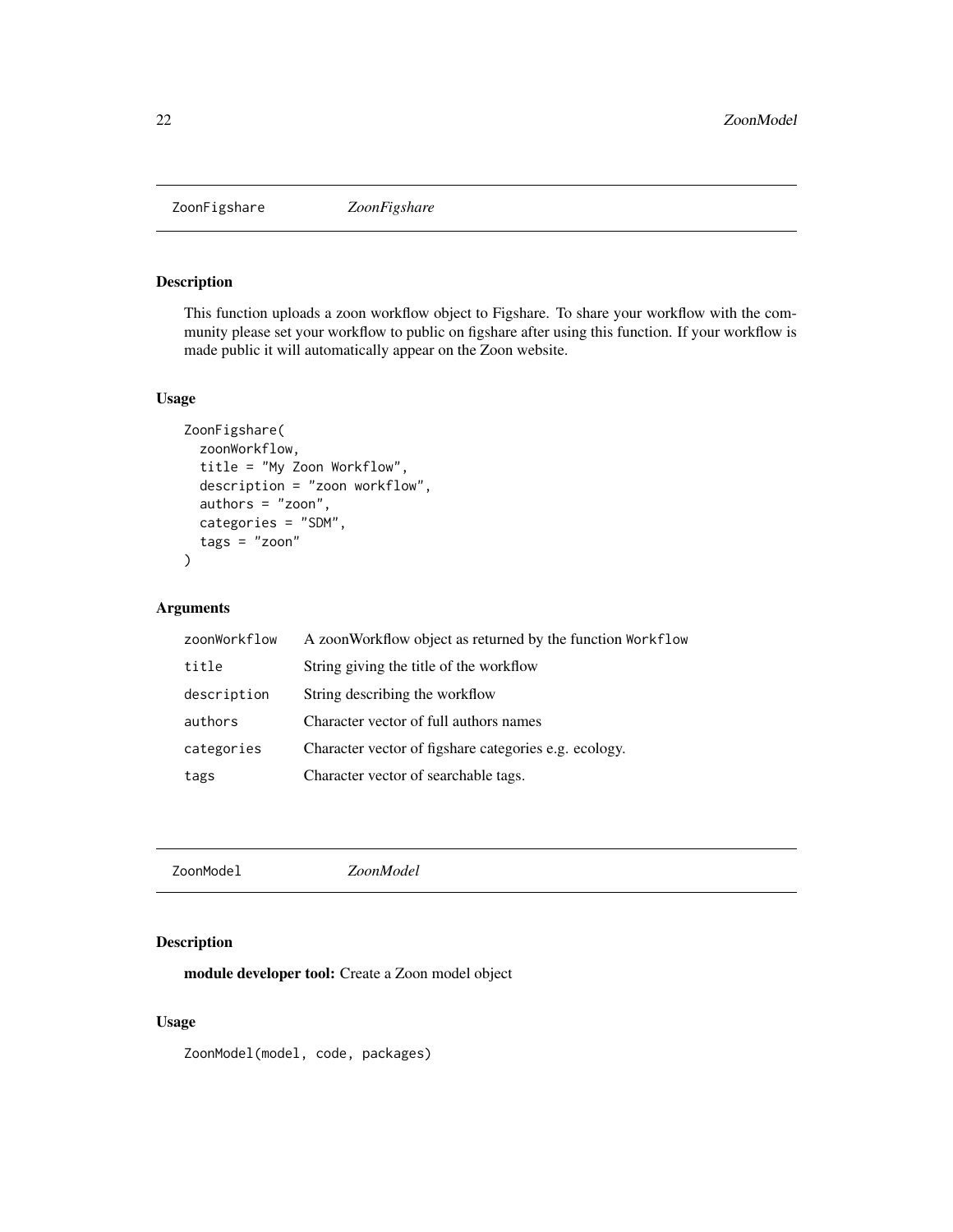#### <span id="page-22-0"></span>ZoonModuleParse 23

#### Arguments

| model    | a fitted model object to be used for making predictions                                                                                                                                                                                                                                                                                                             |
|----------|---------------------------------------------------------------------------------------------------------------------------------------------------------------------------------------------------------------------------------------------------------------------------------------------------------------------------------------------------------------------|
| code     | code to make predictions from model object to a data frame newdata containing<br>new covariate observations. The code must use the objects named model and<br>newdata and no other objects and must return a numeric vector, with the same<br>length as the number of rows in newdata giving predictions on the response<br>scale (e.g. probabilities of presence). |
| packages | a character vector giving the names of packages needed to run the code zoon-<br>Model a zoonModel object                                                                                                                                                                                                                                                            |

#### Details

This function is only intended to be used when developing new modules, not for running zoon workflows. Given a zoonModel object returned by a model module using the function ZoonModel, make a prediction to a new dataframe. For an example, see the source code for the module InteractiveMap.

#### Value

an object of class zoonModel containing all of the information and code required to make predictions, using the function [ZoonPredict](#page-23-1)

ZoonModuleParse *Parse a module file to read roxygen tags*

### Description

This is a stand in for the parse\_file function in roxygen which is not exported.

### Usage

```
ZoonModuleParse(modulePath)
```
### Arguments

modulePath The path to a zoon module .R script

#### Value

Named list of roxygen tags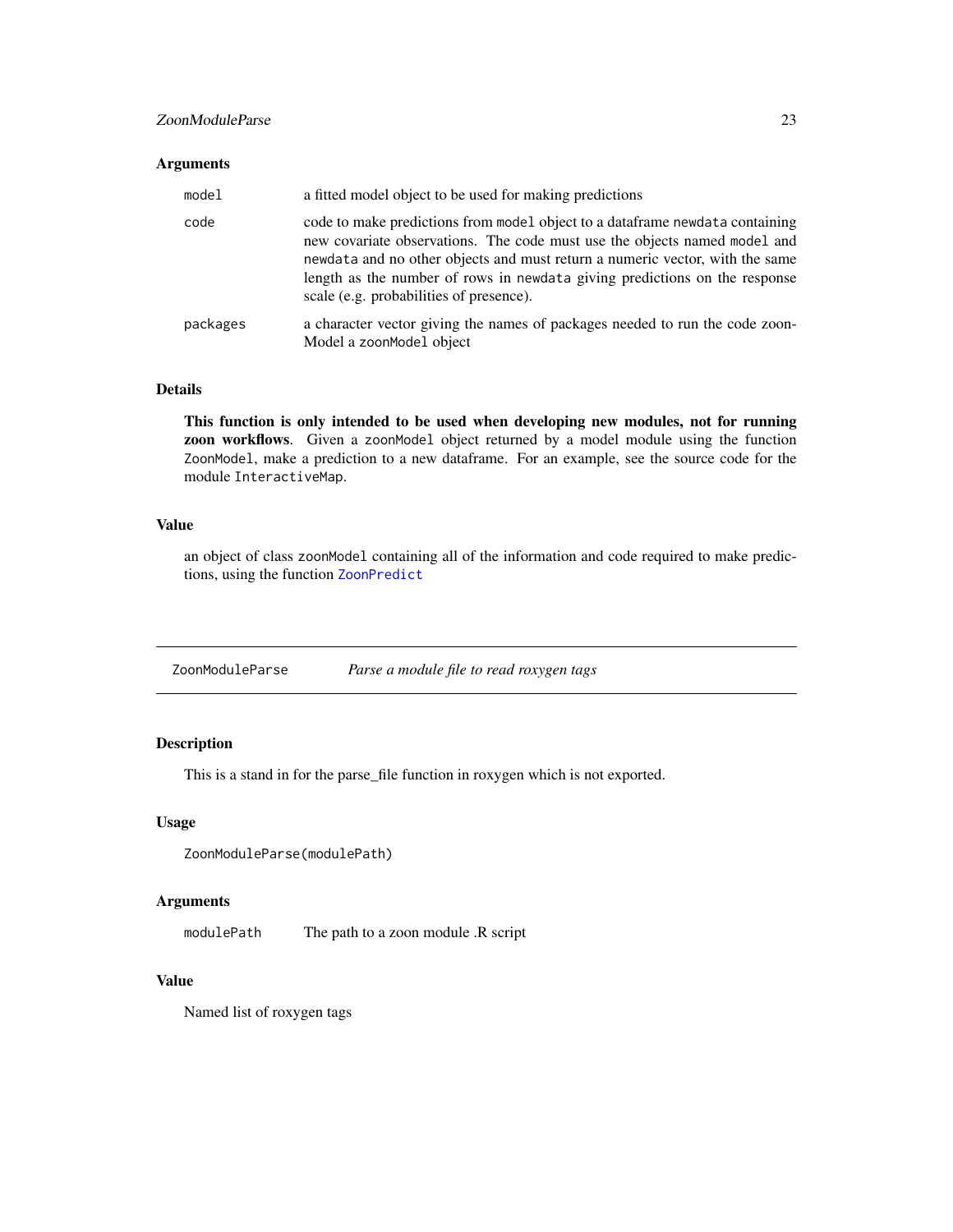<span id="page-23-1"></span><span id="page-23-0"></span>ZoonPredict *ZoonPredict*

### Description

module developer tool: Predict from a ZoonModel object

### Usage

ZoonPredict(zoonModel, newdata)

### Arguments

| zoonModel | a zoonModel object                         |
|-----------|--------------------------------------------|
| newdata   | a dataframe containing data to predict to. |

#### Details

This function is only intended to be used when developing new modules, not for running zoon workflows. Given a zoonModel object returned by a model module using the function ZoonModel, make a prediction to a new dataframe. Values returned must be on the response scale (e.g. probabilities of presence). For an example, see the source code for the module mgcv.